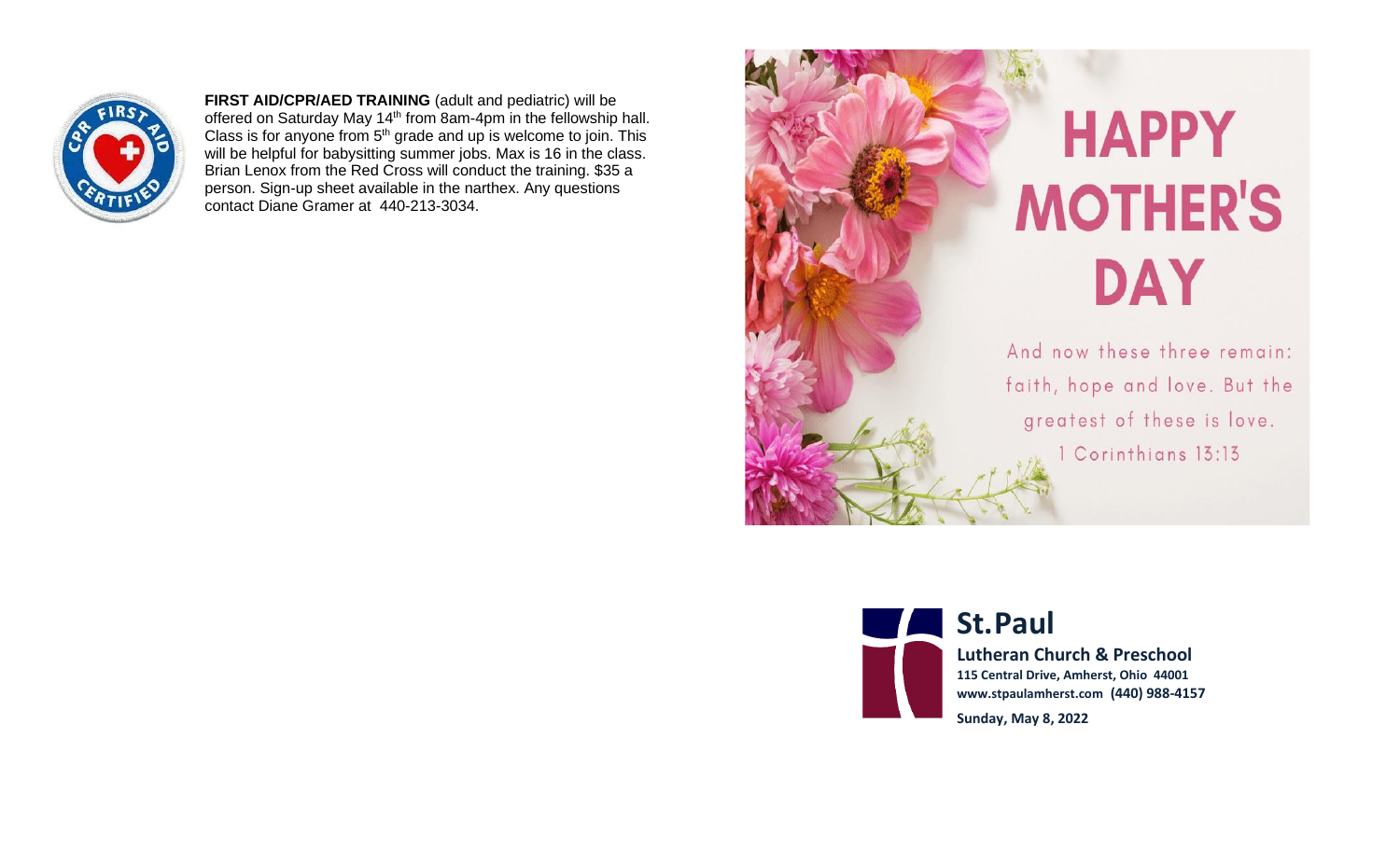**IN TODAY'S WORSHIP:** we emphasize God's plan for Christian families. It is good for us to be reminded of how we live God's grace in our homes, and share His plan of blessing with the next generation.

**WE APPRECIATE ALL LADIES TODAY** with a gift of a beautifully decorated cookie. The cookies have been lovingly created and given in memory of Claudia Moore.

**PRAYER BEFORE WORSHIP:** O God of love, You have given a new commandment that we should love one another; I pray for those who do not know the satisfaction of being accepted and loved. Help me, O God, to live in peace with all people, to accept as I have been accepted with forgiveness, to love as I have first been loved through Jesus Christ. Amen

**Please fill out a Communication Card in the pew, and pass it towards the center aisle anytime in the first half of the worship service**. You may also use the yellow card in your pew to write down prayer requests for needs or praises. Ushers will gather them during the hymn prior to the sermon. This means you will no longer need to stop on the way into worship to complete one. Offerings will continue to be collected at the doors.

**Ushers are standing by to assist you** in locating a seat, directing you to restrooms, coat racks, and any other help you might need.

**Kids' Activity Bags** are filled with crayons and coloring booklets, and other quiet things to keep kids' attention. They are in the back of the worship center or see an usher for these.

**WORSHIP WITH US @ ST. PAUL'S ON-LINE --** St. Paul's 8:30 AM and 10 AM worship services are live-streamed on Sunday mornings. Go to the church website (www.stpaulamherst.com) and click on the Live-Stream banner on the home page. Recordings of the 8:30AM worship services remain on-line after the livestream for viewing anytime.

**Altar Flowers given to the glory of God by** Darren & Conley in thanksgiving for all Mothers.

**CHURCH ELEVATOR OUT OF SERVICE** Repairs need to be made on the elevator's doors to comply with State building code. The church elevator will be out of service beginning this Monday, May  $9<sup>th</sup>$  through the remainder of the month of May. We are sorry for the inconvenience! Please note that in order for the elevator to operate the gates and doors on all levels must be fully closed. Thank you, Trustees

**Road Construction has Closed Cleveland Avenue** making it inconvenient to get to St. Paul. Park Avenue remains open to East-West traffic so that you can drive up either Central Drive or Jackson Street to get to church. You can also get to St. Paul by driving east on Cleveland Ave. and turning south on Jackson Street, then come in the back entrance to the church parking lot.

**Its** *SUMMER!* A beautiful gift basket filled with goodies for summer is ready for *you* to give to a new neighbor! It's a great way to meet a new neighbor and invite them to church. All you need to do is write down the address on an entry form in the narthex. Do it today!

| This Week For The Lord        | <b>Looking Ahead One Week</b>      |
|-------------------------------|------------------------------------|
| 5/8 Worship 8:30 AM           | 5/15 Holy Communion 8:30 AM        |
| Holy Communion 11 AM          | Worship 11 AM                      |
| 5/10 Seasoned Saints 10 AM    | 5/16 Board of Directors 6:30 AM    |
| Women's Ministry 7 PM         | 5/17 Seasoned Saints 10 AM         |
| 5/14 First Aid/CPR Class 8 AM | Women's Ministry 7 PM              |
|                               | 5/19 Preschool Picnic & Graduation |
|                               |                                    |

 **Serving in God's House:**

| <b>Pastor</b>      | Rev. Paul Werner                                                         |
|--------------------|--------------------------------------------------------------------------|
| Organist           | Oziah Wales                                                              |
| <b>Elders</b>      | Harold Gibson (E) Ron Fisher, John Schick (L)                            |
| <b>Readers</b>     | Jan Beko-Nathan (E) Laurie Beran (L)                                     |
| <b>Greeters</b>    | Ron & Cindy Klein                                                        |
| <b>Altar Guild</b> | Ann Conley, Linda Hargreaves                                             |
| <b>Head Usher</b>  | Ron Fisher                                                               |
| <b>Ushers</b>      | Harold Gibson, Jeffrey Krupp, Steve Warnock (E) Laurie Beran, Deby Lasko |

## **St. Paul Lutheran Church & Preschool**

**Sunday Worship Services: 8:30**AM **& 10**AM **In-Person or Live Stream** @ [www.stpaulamherst.com](http://www.stpaulamherst.com/) **Church/Office: 440-988-4157 Fax: 440-988-5436 E-Mail: churchoffice@stpaulamherst.com Church Website: stpaulamherst.com Rev. Paul G. Werner, Pastor - Office: (440)988-4157 Cell: (586)201-3302 Beth Naro, Preschool Director – Preschool Phone: (440)988-5427 Oziah Wales, Organist**